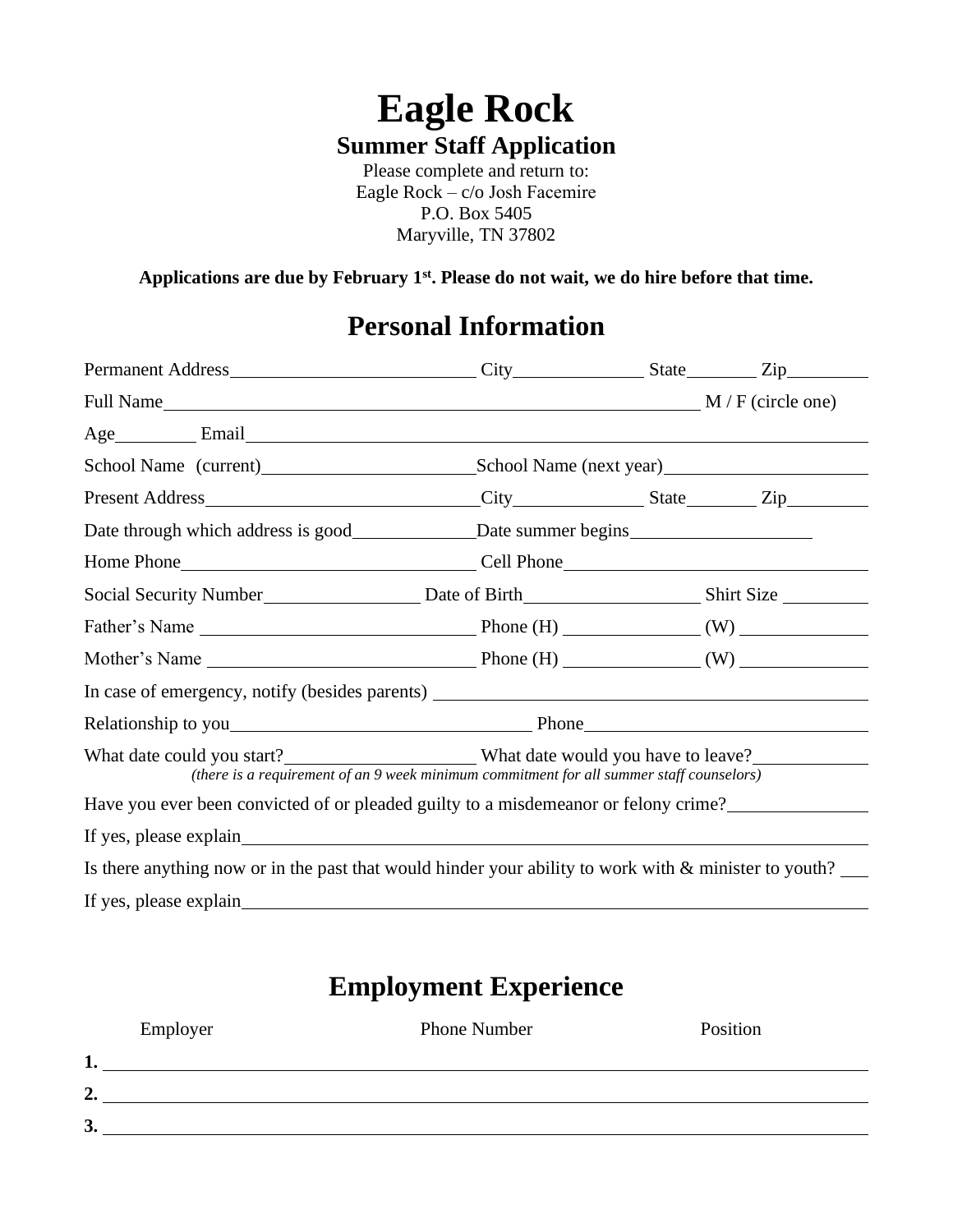# **School Name/Dates Attended/Diplomas, Awards, Honors**

| Other |
|-------|

### **Health Information**

*This is confidential information and will be guarded as such!*

#### **You should not apply if the following exists:**

- If you have severe allergies that would not allow you to fulfill your job responsibilities.
- If you have a contagious, infectious, or transmittable disease.
- If you are engaged in any sexual relationship outside of heterosexual marriage.
- $\bullet$  If you use illegal drugs.
- If you do not have up-to-date immunization records.

#### **Please answer the following questions so we can better evaluate your application:**

| To your knowledge are you in good health?<br>When was your last physical exam? |
|--------------------------------------------------------------------------------|
|--------------------------------------------------------------------------------|

What was the general result?

Have you been hospitalized or under a doctor's care in the last 2 years?

If yes, give details:

Are you given to mental depression?<br>Anxiety? Moodiness?

If so, please explain causes, length of time, and remedies:

Do you consider yourself energetic? Would you say you have a lot of stamina?

Do you have any physical, mental, or emotional limitations caused by birth, sickness, or accident?

If yes, please explain. (Employment will not be refused because of limitation unless it will hinder you from fulfilling job requirements. Our knowledge of a disability will help us properly place you.)

| Do you have a need of a special diet? | If yes, please explain |
|---------------------------------------|------------------------|
|                                       |                        |

Do you regularly use any medication (including over the counter medication)? If yes, please state when, what type of drug, and if you have any physical or mental problems as a result.

To protect applicants from possible danger to themselves, are you known as a sleep walker?

**\*\* If you are hired, you are obligated to inform the Eagle Rock Program Director of anything that may change your answers to the questions above between now and the end of your employment.\***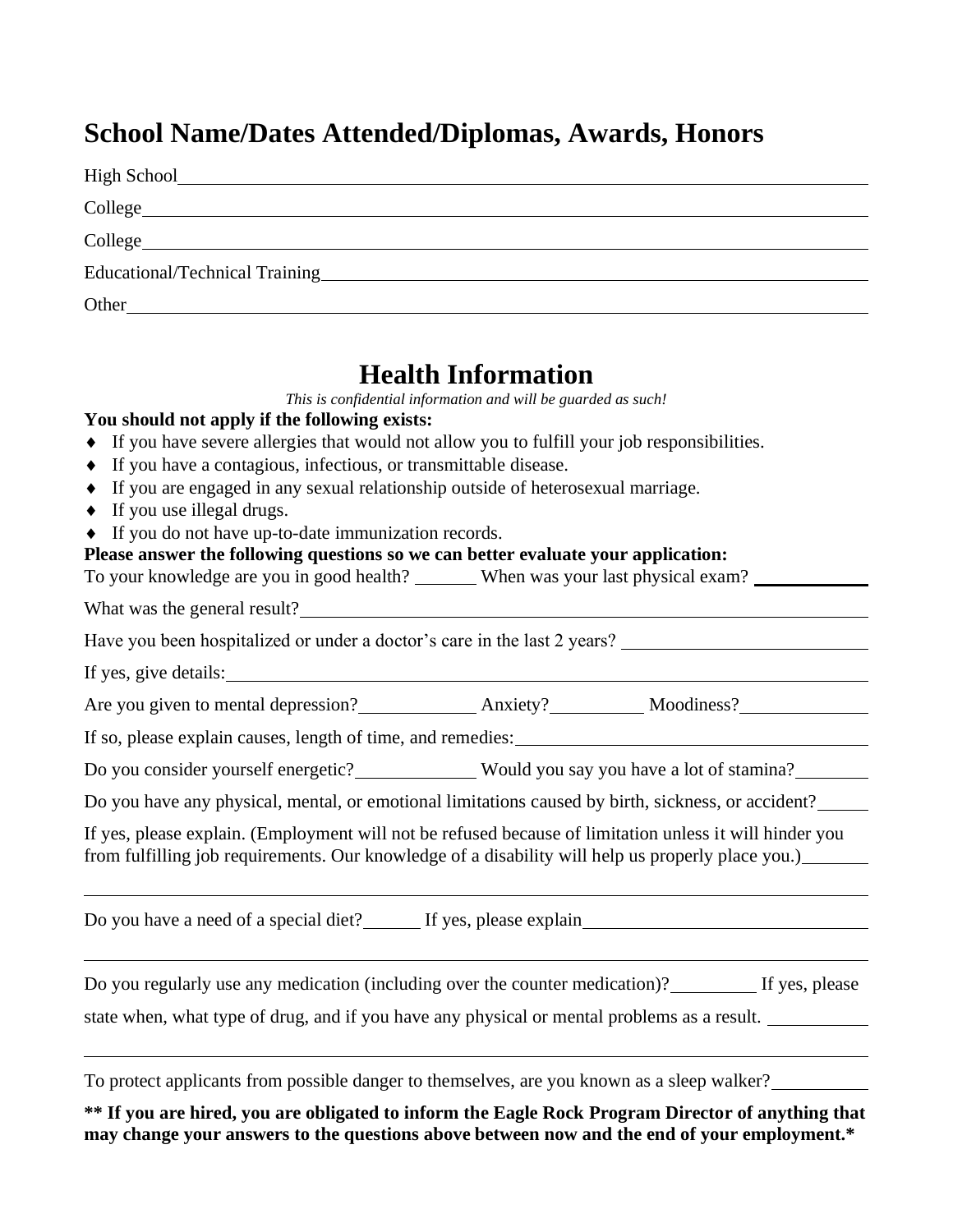## **Camp Skills**

**Competence/Experience:** Summer staff has the opportunity to minister in a variety of ways. Please tell us your skill level. **#1** – Highly Skilled – could organize, coach, or teach proficiently **#2** – Moderately Skilled – could actively assist with leadership **#3** – Recreational Sport – can participate, but not skilled **#4** – Minimal or no exposure

| <b>Musical Worship:</b>                 | <b>Outdoor Living Activities:</b>                           |
|-----------------------------------------|-------------------------------------------------------------|
| <b>Example 1</b> Leading by instrument  | Ropes Course                                                |
|                                         | Rappelling                                                  |
| $\frac{\text{Singing}}{\text{Singing}}$ | <b>COULD COULD COULD</b> Outdoor Living Skills/Orienteering |
| Sound Board/AV                          |                                                             |
| Leadership:                             | Gym Sports:                                                 |
| Leadership                              | Basketball                                                  |
| Counseling                              | Volleyball                                                  |
| Small Group                             | Others:                                                     |
| Activities:                             | Field Sports:                                               |
| Canoeing                                | Football                                                    |
| Ping-Pong                               | Soccer                                                      |
| Foosball                                | Others:                                                     |
| <b>Example 2</b> Hiking                 |                                                             |
| Swimming                                | The Arts:                                                   |
| Billiards                               | Arts & Crafts                                               |
| Others: Others:                         | Dance                                                       |
|                                         | Photography                                                 |
|                                         | Others:                                                     |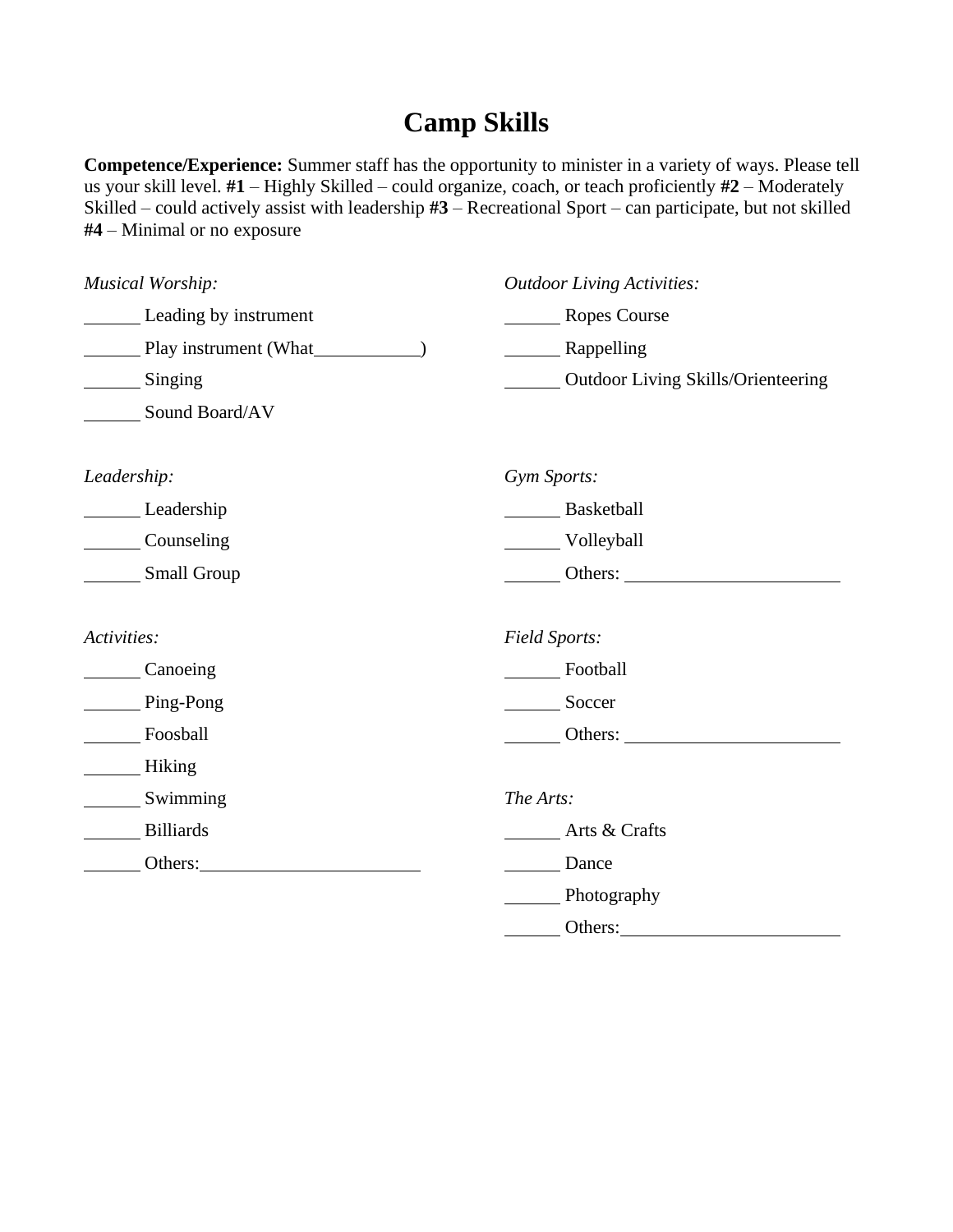### **Camp Skills (continued)**

#### **Please check skills in which you are currently certified: \*\* Please put expiration date next to any certifications\*\***

| <b>Emergency Medical Technician</b> | Canoeing                      |
|-------------------------------------|-------------------------------|
| Rock Climbing, Rappelling, Ropes    | <b>Emergency Water Safety</b> |
| <b>Lifeguard Training</b>           | C.P.R.                        |
| <b>Red Cross First Aid</b>          | Other:                        |
| <b>First Responder</b>              |                               |

### **Christian Experience**

*Please answer Parts I-III on a separate typed sheet of paper – please be concise!*

Please answer the following questions openly and honestly. We are not looking to judge you but rather get to know you! Relax and don't worry about how you think it sounds.

#### **Part I: What are your beliefs about the following:**

Jesus Christ The Bible

- Salvation • Holy Spirit
- Heaven / Hell
- Evangelism

### **Part II: Spiritual Autobiography**

Please give us a spiritual autobiography explaining the date and circumstances under which you became a Christian. How have you grown since then and what have been your biggest challenges?

### **Part III: Getting to know you!**

- 1. How did you hear about Eagle Rock, and what do you know about it?
- 2. What church do you attend?
- 3. What type of work do you really enjoy or find fulfilling?
- 4. What ministries or jobs have prepared you for camping ministry?
- 5. If a young person asks you why they need salvation and how to become a Christian, what would you say?
- 6. What is your philosophy of youth and children's ministry? In other words, what works and what doesn't?
- 7. What is the single biggest challenge to kids believing in Christ today? How is it demonstrated in our world?
- 8. Where do you stand on these issues: alcohol, drugs, homosexuality, and premarital sex? Have you been involved in any of these areas? If yes, how long ago was it?
- 9. What would be some of your goals for you ministry at Eagle Rock, and how would you know if you were successful?
- 10. What future occupation would you like to pursue?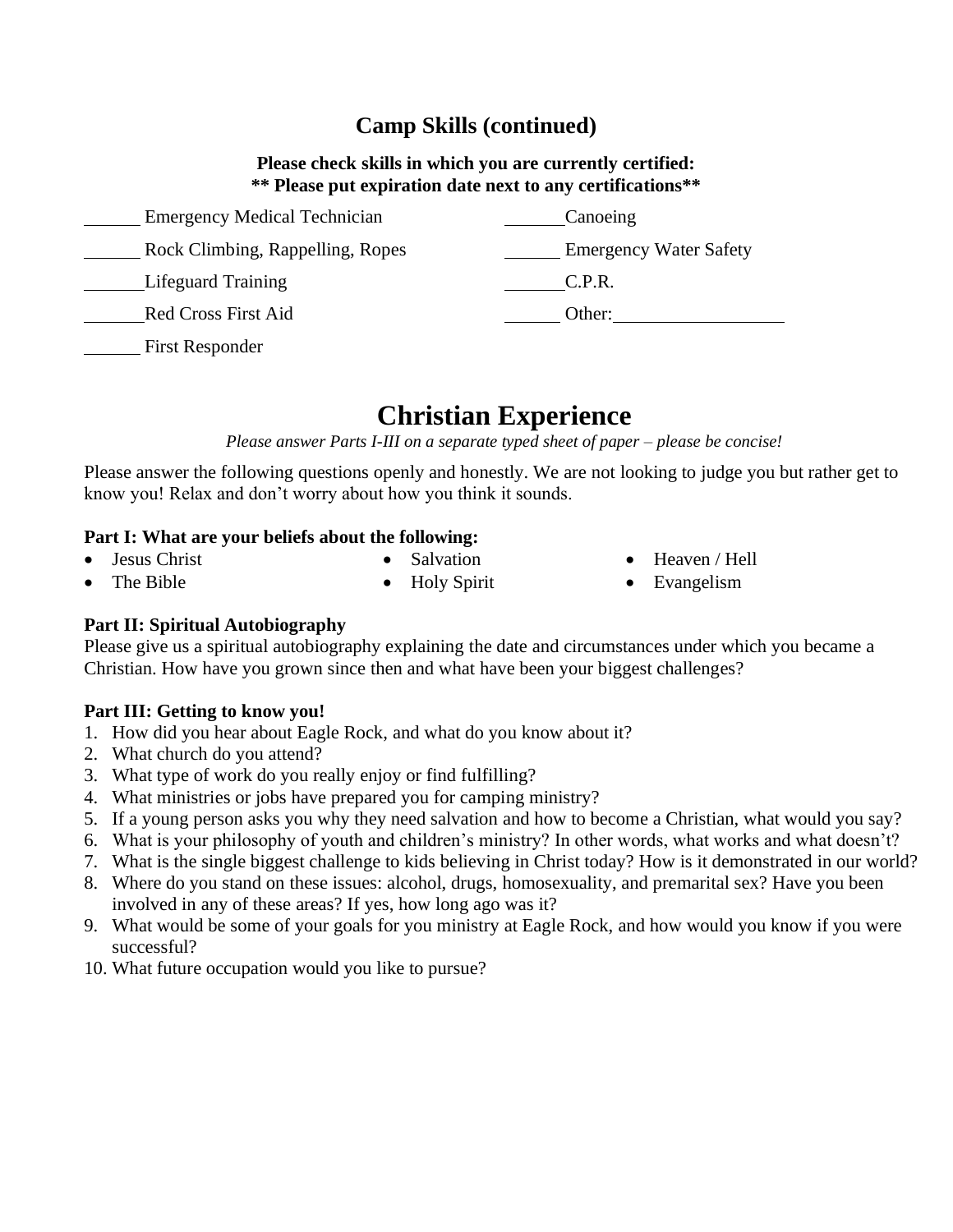# **References**

- 1. Please give a reference form to an adult who knows you well (not a relative or peer) in each of the categories listed below. Include your name and the position you are applying for on each form.
- 2. With the reference form, provide a stamped envelope addressed to ER/Adam Garrison, P.O. Box 5405, Maryville, TN, 37802. Applications will not be processed until at least two references have been received.

| Address                                                                                                                                                                                                                        |  |
|--------------------------------------------------------------------------------------------------------------------------------------------------------------------------------------------------------------------------------|--|
|                                                                                                                                                                                                                                |  |
| <b>Employer:</b>                                                                                                                                                                                                               |  |
|                                                                                                                                                                                                                                |  |
| Address and the contract of the contract of the contract of the contract of the contract of the contract of the contract of the contract of the contract of the contract of the contract of the contract of the contract of th |  |
|                                                                                                                                                                                                                                |  |
| Pastor:                                                                                                                                                                                                                        |  |
|                                                                                                                                                                                                                                |  |
| Address and the contract of the contract of the contract of the contract of the contract of the contract of the contract of the contract of the contract of the contract of the contract of the contract of the contract of th |  |
|                                                                                                                                                                                                                                |  |

| Applicants signature | Date |  |
|----------------------|------|--|
|                      |      |  |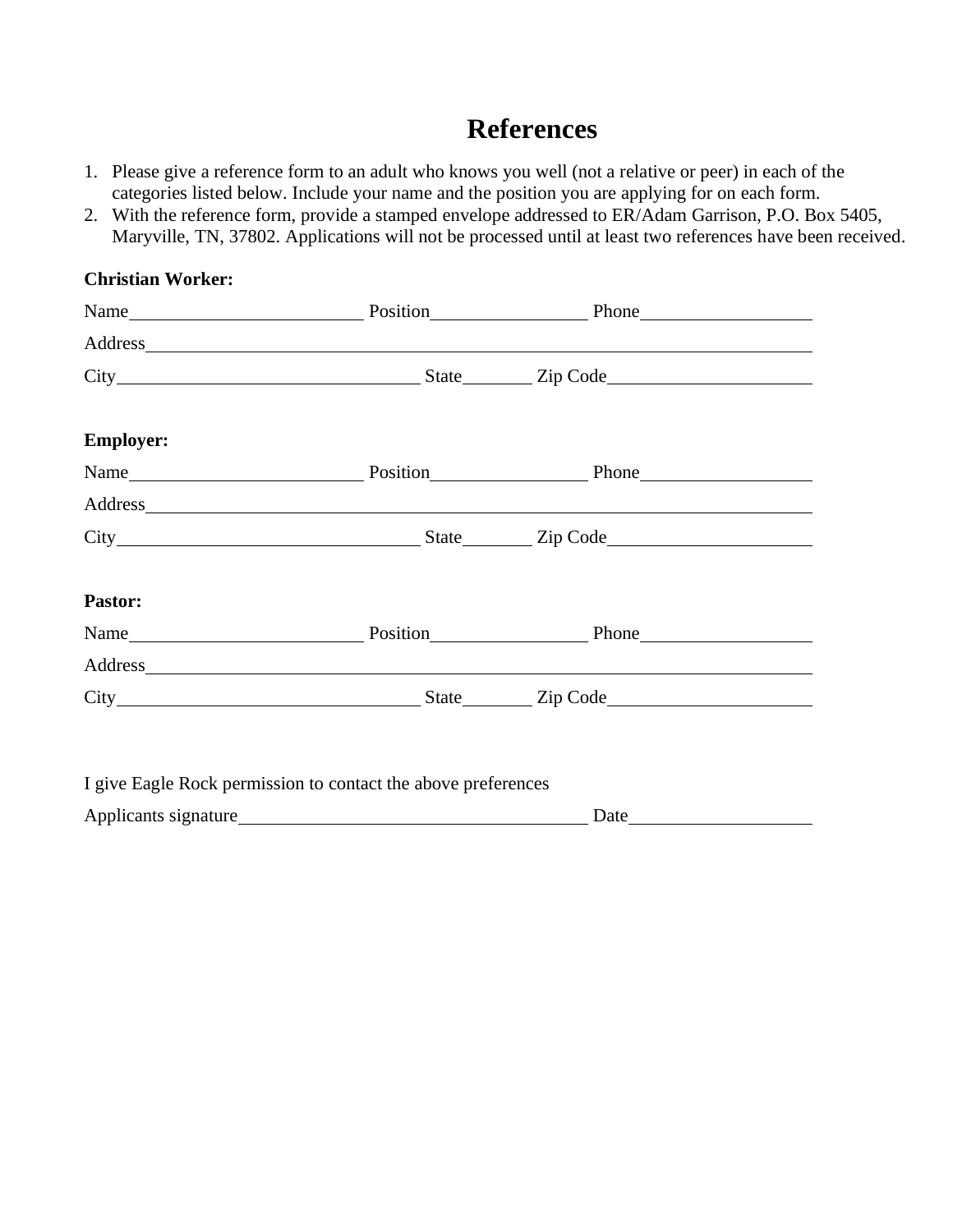# **Cultural Gray Areas**

There are cultural issues that should be addressed continually by Christians and ministries. Over the past 40 years these cultural issues have included: girls wearing pants, guys having long hair, tattoos, body piercings, etc. Many times Christians have had differences of opinions whether it be these issues or others relating to conformity to the world. (Romans 12:2) While some issues may seem silly on non-controversial to you, we desire to be sensitive to the viewpoint of the guests we serve from all over the world.

### **When dealing with these issues, Eagle Rock staff should consider the following:**

- The primary consideration for the staff is the condition of the heart. (Romans 14:17)
- A person's dress and physical condition can be a reflection of the heart. (Romans 14:15-21)
- This is more of an issue of staff dress rather than camper dress. We will not make an issue of camper's dress as long as it is not immodest or anti-God. (Romans 14:12-13)
- ER Staff are considered to be teachers of the Word of God and are held to a high standard (James 3:1)
- ER staff are considered to be role models for our campers to emulate. (1 Corinthians 11:1; 1 Thessalonians 1:6-7; Romans 14:21; Luke 6:40)
- Because we serve a conservative clientele and desire our staff to be role models, Eagle Rock staff should be slow to accept any controversial practices of the day. Therefore, it is Eagle Rock policy to minimize the presence of any potentially offensive or point of stumbling block in order to ensure the most effective ministry possible. (Romans 14:13; 17-19)
- When there is a question that is difficult to discern, the Executive Director should be called upon to make the final decision.

# **Verification**

As consideration for the above named supervisor's agreement to consider my application, I hereby authorize him/her to engage in background checks regarding any and all statements I have made on this application and further, to obtain any other information regarding my previous employment, my veracity, my skills and/or abilities which the above named supervisor may deem relevant. I authorize any reference listed in this application to give you any information (including opinions) that he/she may have regarding my aptitude for pre-adolescent or youth work. In consideration of the receipt and evaluation of this application by ER, I hereby release any reference from any and all liability for damages of whatever kind of nature which may at anytime result to me, my heirs, or family, on account of compliance or any attempts to comply, with this authorization. I waive any rights I may have to inspect any information provided about me by any reference in this application. I further state that **I HAVE CAREFULLY READ THE FORGOING RELEASE AND KNOW THE CONTENTS THEREOF AND SIGN THIS RELEASE AS MY OWN FREE ACT.**

Applicants Signature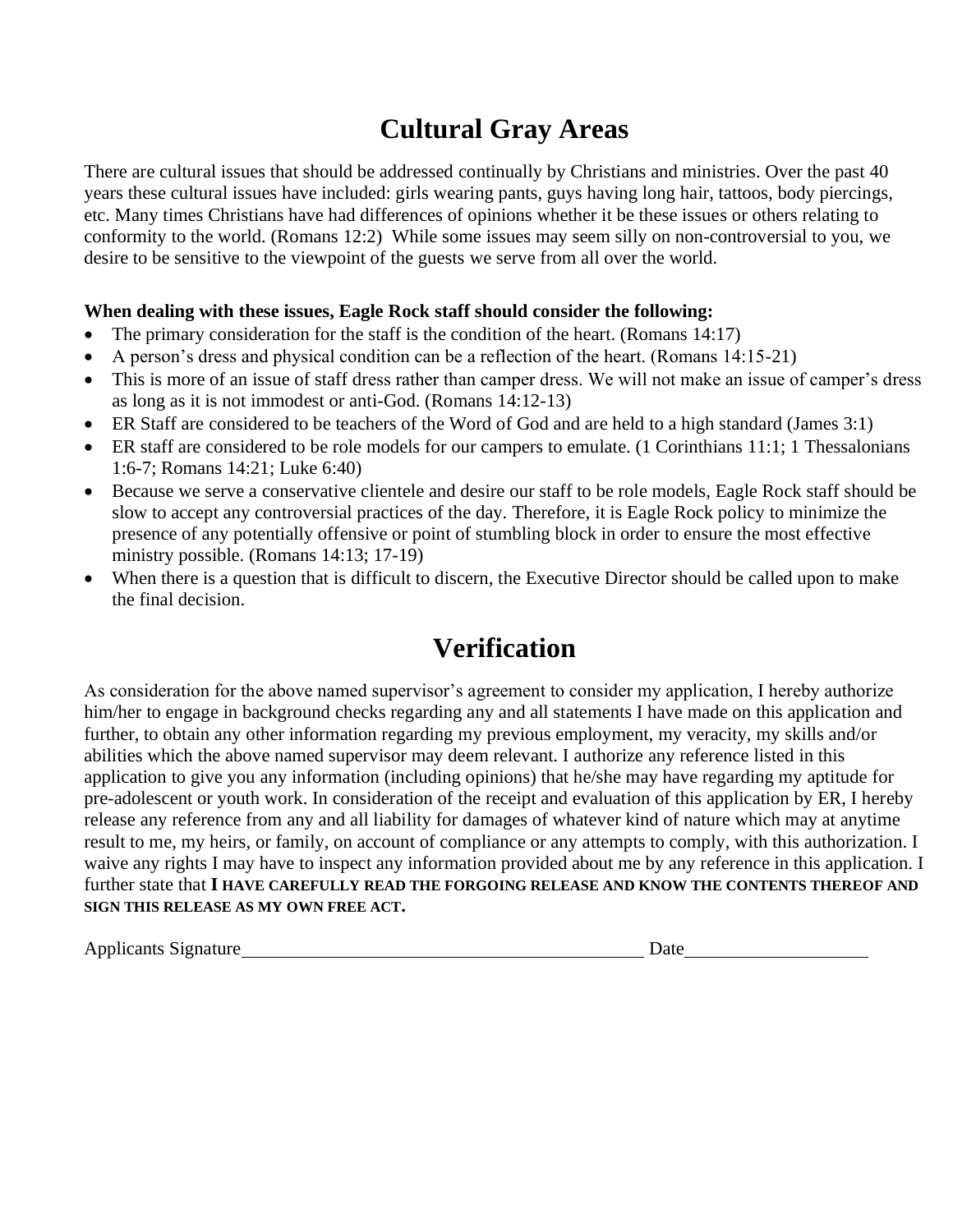# **Eagle Rock Confidential Reference Form**

Mail to: Eagle Rock – c/o Adam Garrison P.O. Box 5405 Maryville, TN 37802 Or Fax: 865-983-6165

| Name of Applicant                                                    | Position Applying for: |
|----------------------------------------------------------------------|------------------------|
| How long have you known this person?                                 | In what capacity?      |
| Do you know this person on a one-on-one basis or in a group context? |                        |
| If group, what size of group?                                        |                        |

The above person has applied for a summer position at Eagle Rock Camp. We are looking for individuals who have a strong Christian faith, enthusiasm, initiative, and a love for working with kids primarily between the ages of 8-18. Because of the importance of the work and task of selecting the right staff, we would appreciate your candid opinion of the applicant.

### **\*\*All of this information will be kept confidential\*\***

With "1" being displays the characteristic "not at all", and "10" being displays the characteristic "very much", please circle the appropriate number:

|                             | Not at all   |                             |                |                |                |   |                 |   |   |    | Very Much Any Comments List Beside |
|-----------------------------|--------------|-----------------------------|----------------|----------------|----------------|---|-----------------|---|---|----|------------------------------------|
| Teachable                   |              | $\mathcal{D}_{\mathcal{L}}$ | 3              | $\overline{4}$ | $\mathfrak{H}$ | 6 | $\overline{7}$  | 8 | 9 | 10 |                                    |
| Prompt                      |              | $\overline{2}$              | 3              | $\overline{4}$ | $5^{\circ}$    | 6 | $7\overline{ }$ | 8 | 9 | 10 |                                    |
| <b>Follows Directions</b>   |              | $\overline{2}$              | 3              | $\overline{4}$ | 5              | 6 | $\overline{7}$  | 8 | 9 | 10 |                                    |
| Follow-Through Ability 1    |              | 2                           | $\overline{3}$ | $\overline{4}$ | $\mathfrak{S}$ | 6 | $\tau$          | 8 | 9 | 10 |                                    |
| Selfish                     |              | $\overline{2}$              | $\mathcal{E}$  | $\overline{4}$ | $\mathfrak{S}$ | 6 | $7\phantom{.0}$ | 8 | 9 | 10 |                                    |
| <b>Emotionally Balanced</b> | $\mathbf{1}$ | $\mathcal{D}_{\mathcal{L}}$ | $\overline{3}$ | $\overline{4}$ | $\mathfrak{S}$ | 6 | $7\phantom{.0}$ | 8 | 9 | 10 |                                    |
| Friendly                    |              | $\overline{2}$              | $\overline{3}$ | $\overline{4}$ | 5              | 6 | $\tau$          | 8 | 9 | 10 |                                    |
| Trustworthy                 |              | $\mathcal{D}_{\mathcal{L}}$ | $\mathcal{E}$  | $\overline{4}$ | $\mathfrak{H}$ | 6 | $\tau$          | 8 | 9 | 10 |                                    |
| Outgoing                    |              | 2                           | $\mathcal{E}$  | $\overline{4}$ | $\mathfrak{S}$ | 6 | $7\phantom{.0}$ | 8 | 9 | 10 |                                    |
| Gets Along w/ Others        |              | 2                           | 3              | $\overline{4}$ | 5              | 6 | $\tau$          | 8 | 9 | 10 |                                    |
| Leaders of peers            |              | $\mathcal{D}_{\mathcal{L}}$ | 3              | $\overline{4}$ | 5              | 6 | $\tau$          | 8 | 9 | 10 |                                    |
| Leader of Children          |              | $\overline{2}$              | 3              | $\overline{4}$ | $\mathfrak{S}$ | 6 | $\tau$          | 8 | 9 | 10 |                                    |
| Work w/ Children            |              | 2                           | 3              | $\overline{4}$ | 5              | 6 | $\tau$          | 8 | 9 | 10 |                                    |